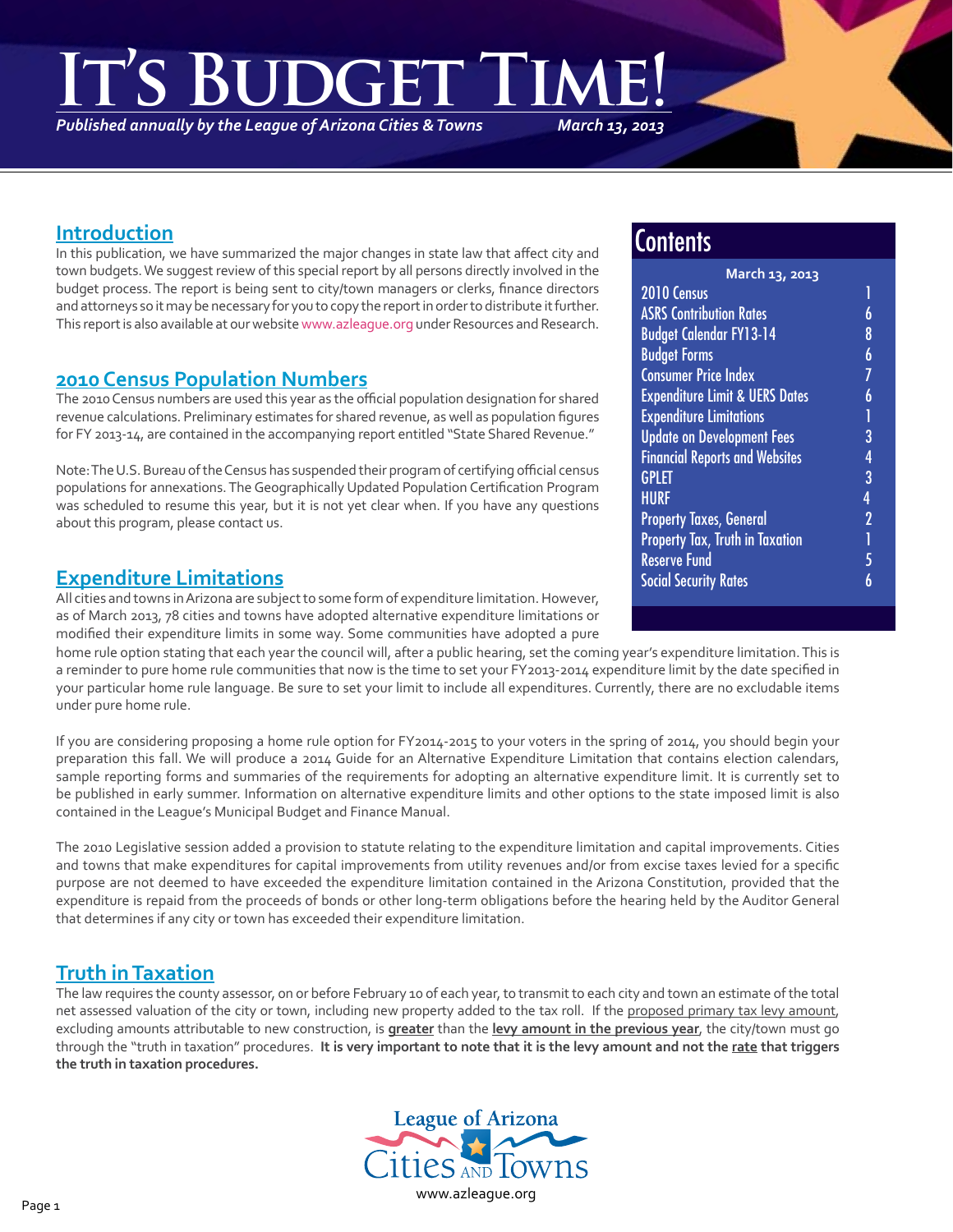# *March 13, 2013* **DGET**

*Published annually by the League of Arizona Cities & Towns*

If the proposed levy triggers "truth in taxation," the city or town must publish a notice and press release concerning the increase and hold a public hearing. The following apply to these requirements:

- 1. The notice has to be published twice in a newspaper of general circulation in the city or town. The first publication shall be at least 14 but not more than 20 days before the date of the hearing for the proposed levy. The second publication must be at least seven but not more than 10 days before the hearing. The hearing must be held at least 14 days before the adoption of the levy. The hearings for truth in taxation, the adoption of the levy and the adoption of the budget may be combined into one hearing. The truth in taxation hearing must be held before the adoption of the final proposed budget.
- 2. The notice has to be published in a location other than the classified or legal advertising section of the newspaper.
- 3. The notice must be at least one-fourth page in size and shall be surrounded by a solid black border at least one-eighth inch in width.
- 4. The headline of the notice must read "Truth in Taxation Hearing Notification of Tax Increase" in at least 18-point type and the text must be in substantially the same form as the statute. (A sample notice can be found in Exhibit L of the Municipal Budget and Finance Manual.)
- 5. The city or town is also required to issue a press release with the same information that is included in the required notice.

Important Budget Note: If your city or town is subject to Truth in Taxation this year, you must adopt your tentative budget before the statutory deadline of July 15 in order to meet deadline requirements for the publication of Truth in Taxation notices (see budget calendar at the end of this report).

The law also provides that in lieu of publishing the notice, it may be mailed to all registered voters in the city or town at least 10 but not more than 20 days before the hearing on the proposed levy. It also requires that a **roll call vote** be taken on the matter of adoption of the primary property tax levy if an increase is proposed. Following the public hearing, **the city or town must, within three days of the hearing, mail a copy of the truth in taxation notice, a statement of its publication or mailing and the result of the council's vote to the Property Tax Oversight Commission.**

Property Tax Oversight Commission Arizona Department of Revenue 1600 West Monroe Phoenix, Arizona 85007 Attn: Office of Economic Research and Analysis

Both the hearing and the notice can be combined with the regular budget notices. **To reiterate, even if a city/town primary property tax rate remains the same but your levy increases by more than what is attributable to new construction, perhaps because of an increase in assessed valuation, that city or town must follow "truth in taxation" notification procedures.**

### **Property Taxes FY 2013-2014**

The Property Tax Oversight Commission (PTOC) will again be reviewing the primary property tax levy of each city and town. Notice of any violation of the levy limit will be sent by September 15. You will then have until October 1 to request a hearing before the PTOC. Disputes may be appealed to the superior court.

You should have received a final levy limit worksheet on or before February 10, showing the city or town levy limit from the county assessor. A copy of the worksheet is sent to each city and town levying a tax as well as the commission. **The city or town must then have notified the commission, in writing, within 10 days as to whether they agree or disagree with the levy limit listed on the worksheet. If you failed to notify the commission, they will presume that you have agreed with the limit.**

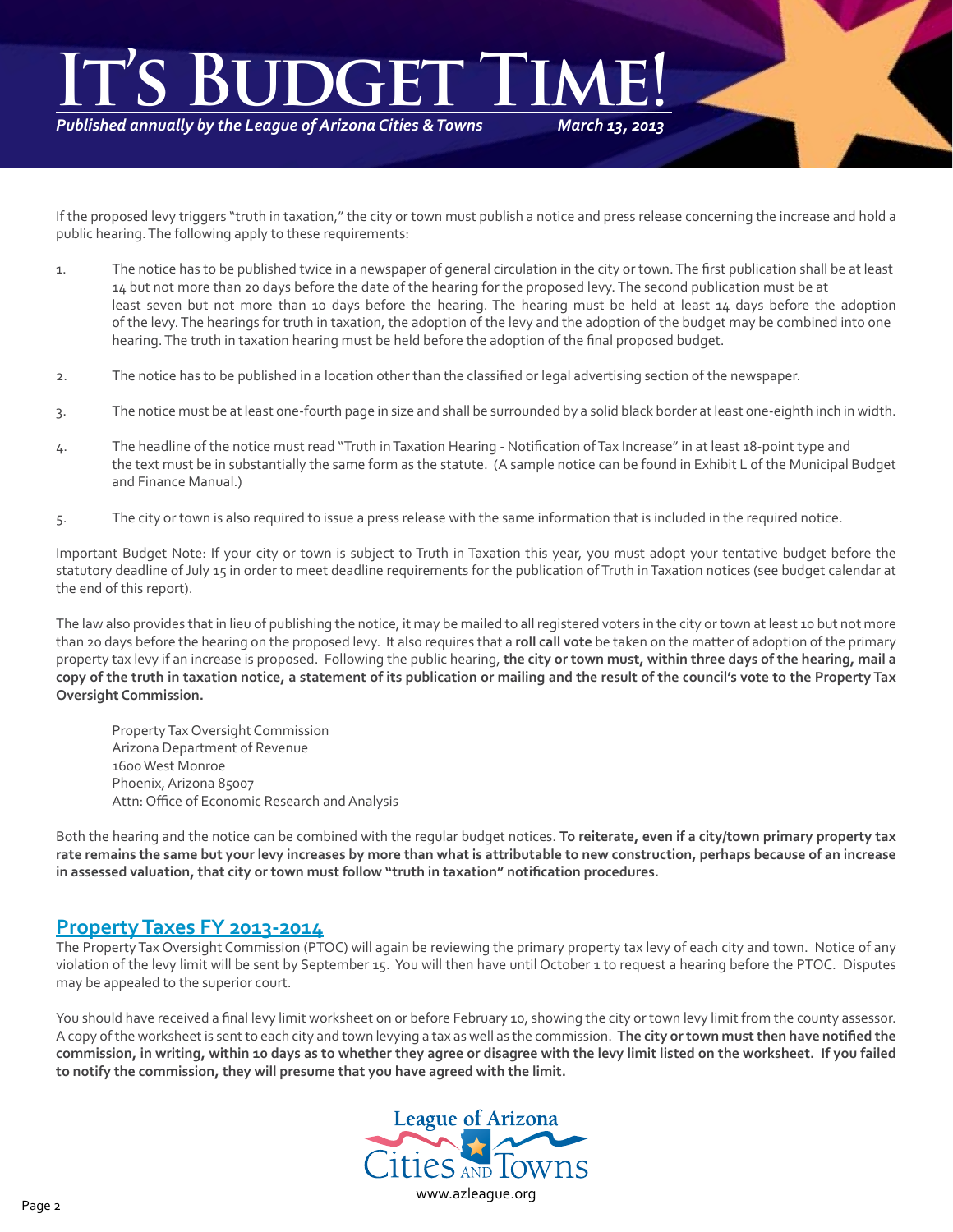# *March 13, 2013* **It's Budget Time!**

*Published annually by the League of Arizona Cities & Towns*

In addition to this requirement, in early July, the PTOC will request the amount of total actual property tax collections from the prior year and collections from property which was added to the rolls as escaped property in the prior year. This information is necessary for the PTOC to properly review the levy limit calculations.

If you find that your collections exceed your allowable levy for last year, there is an Attorney General's opinion (86-031), which has been interpreted to mean that a city or town can offset the amount of involuntary tort judgments which they have paid during a tax year against any excess property tax collections. In other words, such judgments can reduce the amount you may have to subtract from your allowable levy due to excess tax collections. To take advantage of this option, you must submit to the PTOC by the first Monday in July a copy of the court order or settlement agreement of the involuntary tort judgment and the minutes of the council meeting at which payment was approved.

# **Government Property Lease Excise Tax**

The Government Property Lease Excise Tax (GPLET) applies to buildings that are owned by a city, town or county, but leased by a private party and occupied and used for commercial or industrial purposes. This tax is the successor to the tax on possessory interests that was repealed in 1995. Counties must administer and collect the excise tax, and distribute the revenues to the county, city, school district(s) and community college district, according to a percentage distribution formula.

The 2010 session saw several changes made to new GPLET Leases. Any current GPLET leases, or leases entered into within 10 years pursuant to a development agreement, ordinance or resolution approved by the governing body prior to June 1, 2010, are grandfathered in and will not be affected by the changes. For all other leases, changes include: establishing a lease term limit of 25 years while preserving the government lessors ability to abate the GPLET tax for up to 8 years for properties located in a central business district; modifications to the definition of a central business district; new transparency requirements for government lessors in conjunction with the Arizona Department of Revenue (DOR); a transferring of the responsibility for the collection and distribution of GPLET taxes from the government lessors to the county treasurers; a scheduled audit of GPLET by the Auditor General in 2015 and a review of rates by JLBC in 2016. There is an in-depth explanation of the GPLET tax in the Municipal Budget and Finance Manual.

# **Update on Development Fees**

SB 1525 from the 2011 legislative session brought substantive changes to statutes governing municipal development fees, infrastructure improvement plans and fee studies. Current statute prescribes that a municipality may assess development fees to offset costs associated with providing necessary public services to new development if the fees result in a beneficial use to the development and the monies received are used only for an authorized purpose. These development fees must be: proportionate to the burden imposed on the municipality; based on items contained in a community's Infrastructure Improvements Plan (IIP); and calculated using a fee study conducted by a professional consultant. Any monies received from development fees are required to be used to provide the same category of services in the service area for which the fees were assessed.

The comprehensive 2011 law places limits on the items defined as "necessary public services" for which impact fees can be assessed. Certain categories of impact fees were prohibited as of January 1, 2012; however, if they were being collected prior to that date, they may continue in force until August 1, 2014. The law requires municipalities to prepare new IIPs and conduct new fee studies by August 1, 2014. Since it takes nearly a year to hire a consultant, conduct a fee study and adopt the fee schedule due to the required notice periods in the statute, any city or town planning to continue an impact fee program after August 1, 2014 should be undertaking the process as soon as possible. The League has prepared a model ordinance that can be used as a guideline for compliance with the new provisions of this bill. To view the model ordinance, please [click here.](http://az-lact.civicplus.com/DocumentView.aspx?DID=190) For more information on SB1525, please see the [2011 New Laws Report](http://az-lact.civicplus.com/DocumentView.aspx?DID=5) on the League's website.

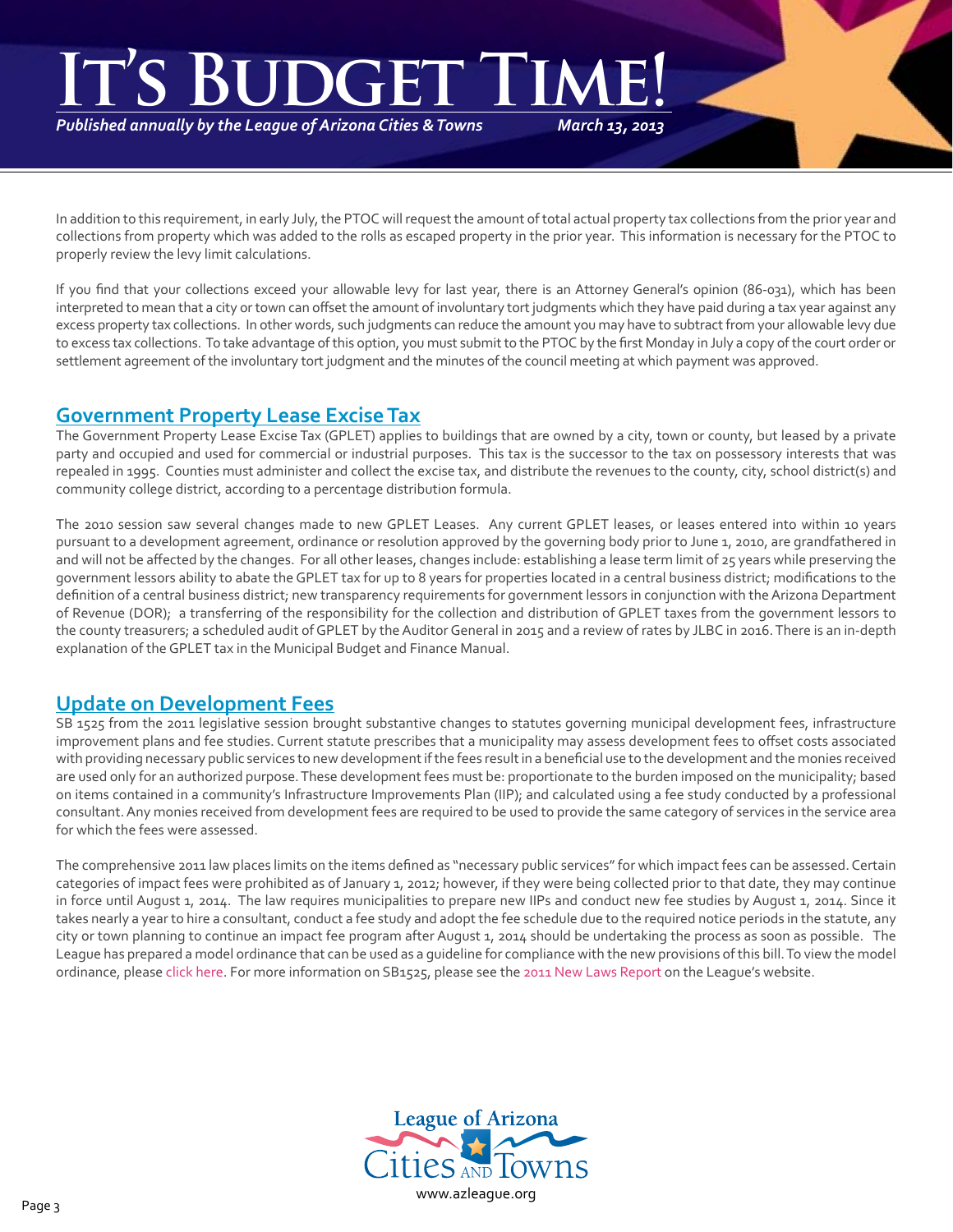# **It's Budget Time!**

*Published annually by the League of Arizona Cities & Towns*

*March 13, 2013*

# **HURF**

**As a reminder, according to A.R.S. §9-481, an audit report must include "determination" that HURF and any other dedicated state transportation revenues are being used solely for their authorized transportation purposes. We recommend that it be a written affirmation provided in your audit.**

Remember that state law specifically prohibits the use of HURF monies on law enforcement or the administration of traffic safety programs. It also gives the Auditor General authority upon request of the Joint Legislative Audit Committee to conduct performance audits on cities and towns receiving HURF monies and it establishes penalties for those jurisdictions that violate the HURF requirements. If you have any questions about your particular city or town HURF distribution, you may contact Brad Steen with the Fiscal Planning Division of the Arizona Department of Transportation at (602) 712-4637.

## **Financial Reports and Website Requirements**

Legislation enacted during the 2010, 2011 and 2012 sessions amended and added rules regarding publication and submission of certain financial notices and reports, as well as amended rules pertaining to the creation of local government websites.

#### **City, Town Website**

As of January 1, 2013, cities and towns with a population over 2,500 are required to establish and maintain an official Internet website that is accessible to the public at no cost. Each local government website must have available comprehensive reports detailing all revenues and expenditures over \$5,000. Previously, only reports on expenditures were required. The League is working with the Department of Administration (DOA) on implementation of this issue, through their website, http://openbooks.az.gov.

State law allows municipalities to satisfy this requirement by posting a Comprehensive Annual Financial Report (CAFR) that has received a certificate of achievement for excellence in financial reporting by the Governmental Finance Officers Association (GFOA) to their website. The CAFR must be produced by a certified public accountant or a licensed public accountant who is not an employee of the local government. The report must be in accordance with Generally Accepted Auditing Standards (GAAS) and contain financial statements that are in conformity with Generally Accepted Accounting Principles (GAAP). Therefore, municipalities must determine whether to pursue GFOA certification for their CAFR to comply with the statute or post the CAFR and provide the required expenditure and revenue information. Qualifying municipalities without websites may post the necessary information on the website of the League of Arizona Cities and Towns. By April 1, cities and towns must decide which option they will choose: the DOA website; their own city or town website; or the posting of an awardwinning CAFR. If a city or town elects to not utilize the DOA site, a link to the CAFR or city or town website must be provided to the state for posting on the AZ Open Books site.

#### **Publication of Local Budgets**

Additionally, municipalities must prominently post on their websites revenue and expense estimates and adopted budgets for the last five years. These documents must be posted within seven business days of their final adoption. Municipalities without websites shall utilize the website of the League of Arizona Cities and Towns.

#### **Posting Requirement**

A municipality that chooses to levy or assess any new or increased taxes or fees must provide written notice of the change at least 60 days before the date the proposed tax or fee is approved or disapproved on the municipality's homepage of its website. This requirement does not apply to property taxes, county capital improvement plans, and city infrastructure improvement plans.

#### **Property Tax Levy Report**

Cities and towns preparing to have a public hearing on a property tax levy must publish a report that includes estimates of both expenditures and revenues related to the levy. This report must be published in a newspaper, on the city or town's website, and made available at libraries and administrative offices. The newspaper publication must also include a physical address for the library and the city or town website address. If a municipality's levy is set to increase, the city or town must provide 60-days' notice on its website.

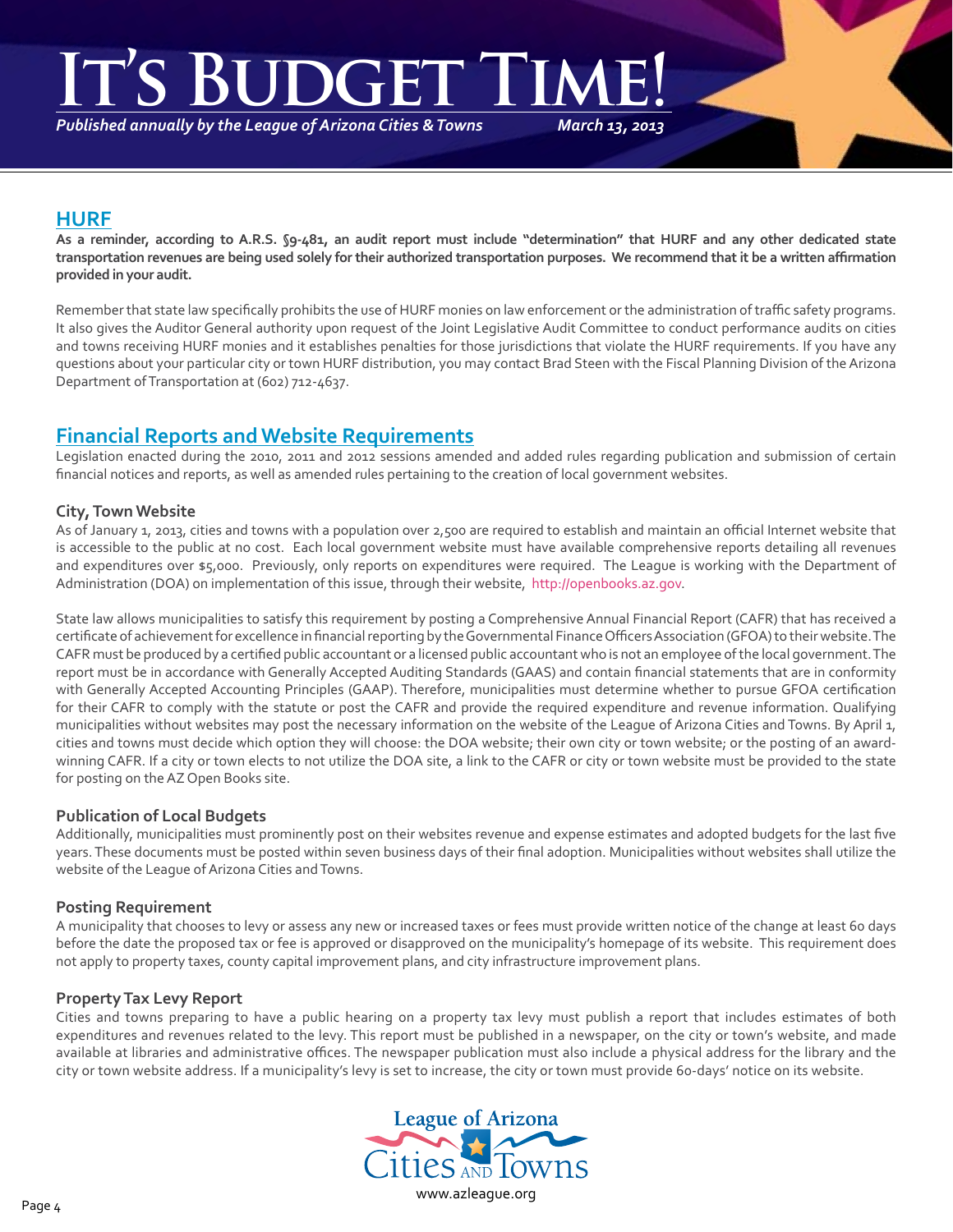# **IS BUDGET TI**

*Published annually by the League of Arizona Cities & Towns*

*March 13, 2013*

#### **Sales Tax Report**

Cities and towns that do not contract with the Arizona Department of Revenue (DOR) for their tax collection must now submit a report to DOR by September 1 each year that includes the total amount of transaction privilege tax (TPT) and excise tax monies collected by the city or town from the prior year. Additionally, local governments must now report all incurred debt to DOR based on a schedule determined by DOR.

#### **Residential Rental Tax**

State law enacted in 2011, created changes for the way a city or town may impose residential rental tax. Municipalities are prohibited from imposing or increasing transaction privilege taxes on the rental of residential property unless the increase is approved by the voters at a regular municipal election.

#### **Communication Relating to Elected Officials**

All expenditures for communications that promote an individual elected public official that include the official's name or physical likeness must now be reported to the Arizona Department of Administration (DOA). Communications required by statute, ordinance or rule, and activities conducted in the normal course of the local government's operations are exempt from this reporting requirement.

### **Informational Pamphlet Required for Bond Elections**

Current law requires that an informational pamphlet be issued in connection with bond elections. The pamphlet must provide examples of how the bond will impact the taxes for a \$250,000 home and a \$2.5 million commercial property. This measure requires the pamphlet to also provide an example of the impact on agricultural property valued at \$100,000. Additionally, the example value for commercial property is reduced to \$1 million. For more information, see the [New Laws Report](http://az-lact.civicplus.com/DocumentView.aspx?DID=5) on the League's website.

# **Municipal Water Charges**

Also passed during the 2011 Legislative session, for residential properties of four or fewer units, a municipality may not seek recovery of water and wastewater charges from anyone other than an individual who has contracted for the service and resides or has resided at the service address. A property owner, an immediate family member of the person who does not reside at the property or any other entity, at its sole discretion, may contract for water and wastewater service with a municipality and shall provide payment for such services.

### **Municipal Improvement Districts Reserve Fund**

The 2010 Legislature allowed for the creation of reserve funds to be used for municipal improvement districts financing using the proceeds of special assessment lien bonds. For questions relating to this new fund, please contact your financial services director.

# **The Uniform Expenditure Reporting System (UERS)**

The UERS report must be filed by all cities and towns no later than four months after the end of the fiscal year. This requirement applies even if you have adopted an alternative to the State imposed expenditure limitation. The UERS report actually consists of three reports: (1) an annual expenditure limitation report; (2) a financial statement (performed when audits are done) and (3) a reconciliation report (reconciling total expenditures reported in the expenditure limitation report to total expenditures reported in the financial statement). Figures used in these reports are to be audited figures. To meet the four month filing deadline, you should contact your auditor soon after the close of the fiscal year. If you cannot meet the October 31 filing deadline, an extension of up to 120 days may be granted by the Auditor General. Such an extension must be requested in writing.

Also, the statutes require that each city and town provide the Auditor General with the name of the chief fiscal officer of the community by July 31 of each year. The chief fiscal officer is responsible for filing the UERS report.

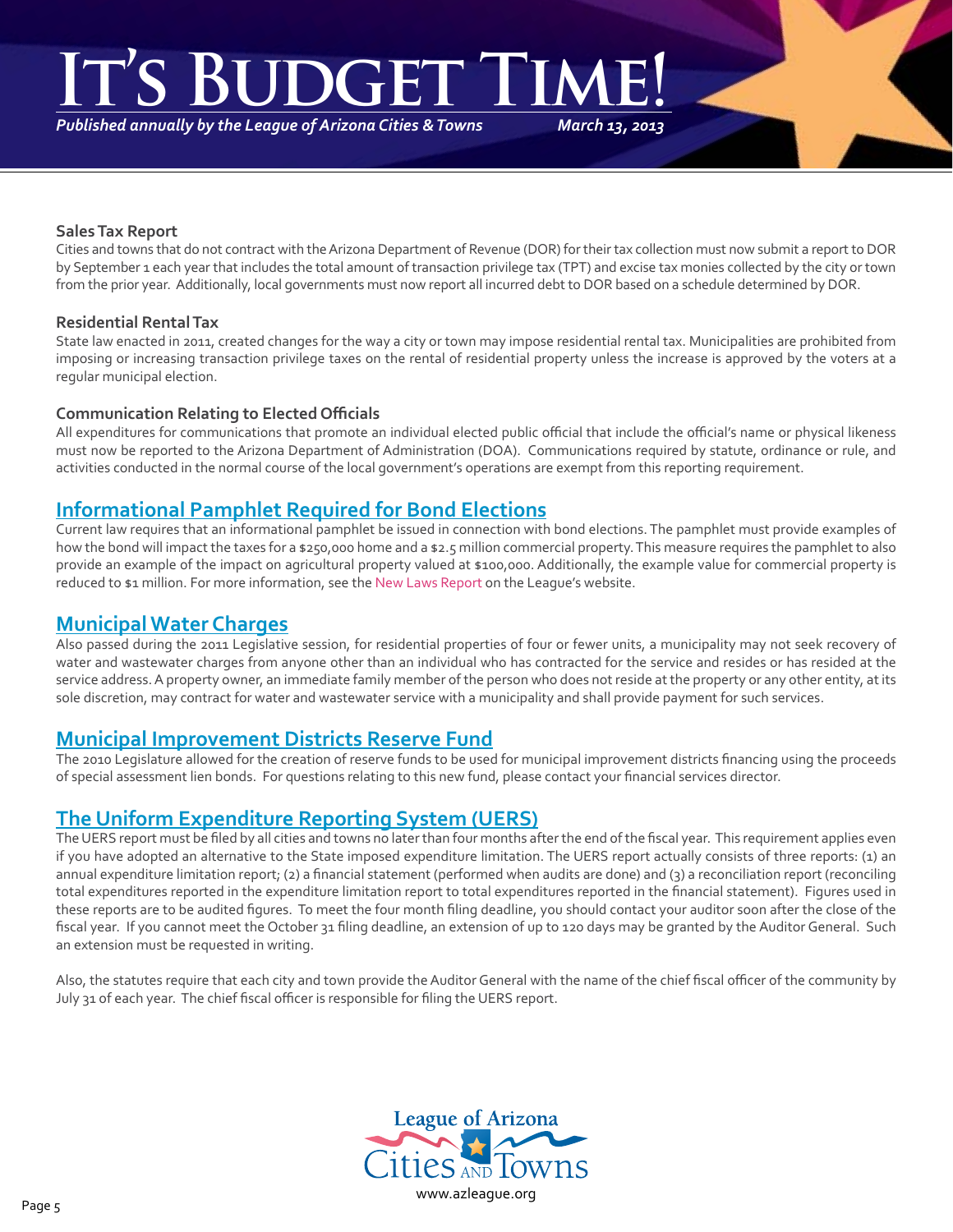# **IS BUDGET TIM**

*Published annually by the League of Arizona Cities & Towns*

*March 13, 2013*

# **Expenditure Limit and UERS Dates**

| <b>DATE</b><br>February 1 | <b>EVENT</b><br>Economic Estimates Commission (EEC) notifies cities and towns of their<br>estimated expenditure limitation.      |
|---------------------------|----------------------------------------------------------------------------------------------------------------------------------|
| April 1                   | EEC determines the actual expenditure limitation for the coming fiscal<br>year and notifies the city or town.                    |
| July 31                   | Provide name of chief fiscal officer to the Attorney General                                                                     |
| October <sub>31</sub>     | Reports required by UERS must be submitted to the Auditor General<br>unless an extension is requested (in writing) and approved. |

## **WIFA**

The Water Infrastructure Finance Authority (WIFA) is charged with helping communities develop necessary water and wastewater infrastructure. For information on programs offered by WIFA please contact Melanie Ford at mford@azwifa.gov or (602) 364-1321.

## **Budget Forms**

The Auditor General's office has informed us that the new budget forms have yet to be sent out to cities and towns, but are expected soon. For budget form questions, please contact Michael Stelpstra at (602)553-0333 or asd@azauditor.gov.

Note: It is important that when received, attention is given to the accurate completion of the forms due to state law that requires the forms to be posted on a municipality's website. New state law requires additional information on employee compensation and benefits to be reported. In order to facilitate this, the Auditor General will provide a place to report this information on their budget schedules. Because a city or town is already required to post these documents to their website, you will also be fulfilling the posting requirements.

# **Social Security Rates**

Contributions to Social Security are divided into two segments - old age and survivor benefits, and Medicare. The current contribution rate for the first segment is 6.2 percent for employees and 6.2 percent for employers, on the first \$113,700 of salary. The contribution rate for the second segment is 1.45 percent and there is no maximum salary threshold. These rates are current through calendar year 2013.

# **ASRS Contribution Rate**

For those of you in the state retirement system, the contribution rate for FY14 is a 50/50 split: Employees must contribute 11.3 percent for retirement and 0.24 percent for long-term disability; and employers contribute 11.3 percent and 0.24 percent, respectively.

Additionally, state law requires ASRS to administer an Alternate Contribution Rate (ACR) to ASRS participating employers that employ ASRS retirees who return to work. The law requires that an ACR be charged to and paid for by the employer, which applies to all ASRS retirees who return to work for an ASRS employer regardless of early or normal retirement status, and regardless of the number of hours worked in a pay period.

For Fiscal Year 2013-14 beginning July 1, 2013, the ACR will be 9.2 percent. For more information, please refer to (A.R.S. § 38-766.02).

# **PSPRS Contribution Rate**

Changes were made to PSPRS rates in the 2011 session that increase contribution rates for employees. The rate schedule is 9.55 percent for FY13; 10.35 percent for FY14; and 11.05 percent for FY15. For all subsequent fiscal years, the contribution rate will be 11.65 percent or a split of 1/3 for employees and 2/3 for employers, whichever is lower. The employee contribution rate, however, cannot be below 7.65 percent. To find your employer rate for FY14, please call (602) 255-5575 or visit[: h](http://www.psprs.com/Admin_Investments_and_Finance/cato_Actuarial_individual_rpts.html)[ttp://www.psprs.com/Admin\\_Investments\\_and\\_Finance/cato\\_Actuarial](http://www.psprs.com/Admin_Investments_and_Finance/cato_Actuarial_individual_rpts.html
)[\\_](http://www.psprs.com/Admin_Investments_and_Finance/cato_Actuarial_individual_rpts.html) [individual\\_rpts.html](http://www.psprs.com/Admin_Investments_and_Finance/cato_Actuarial_individual_rpts.html
)

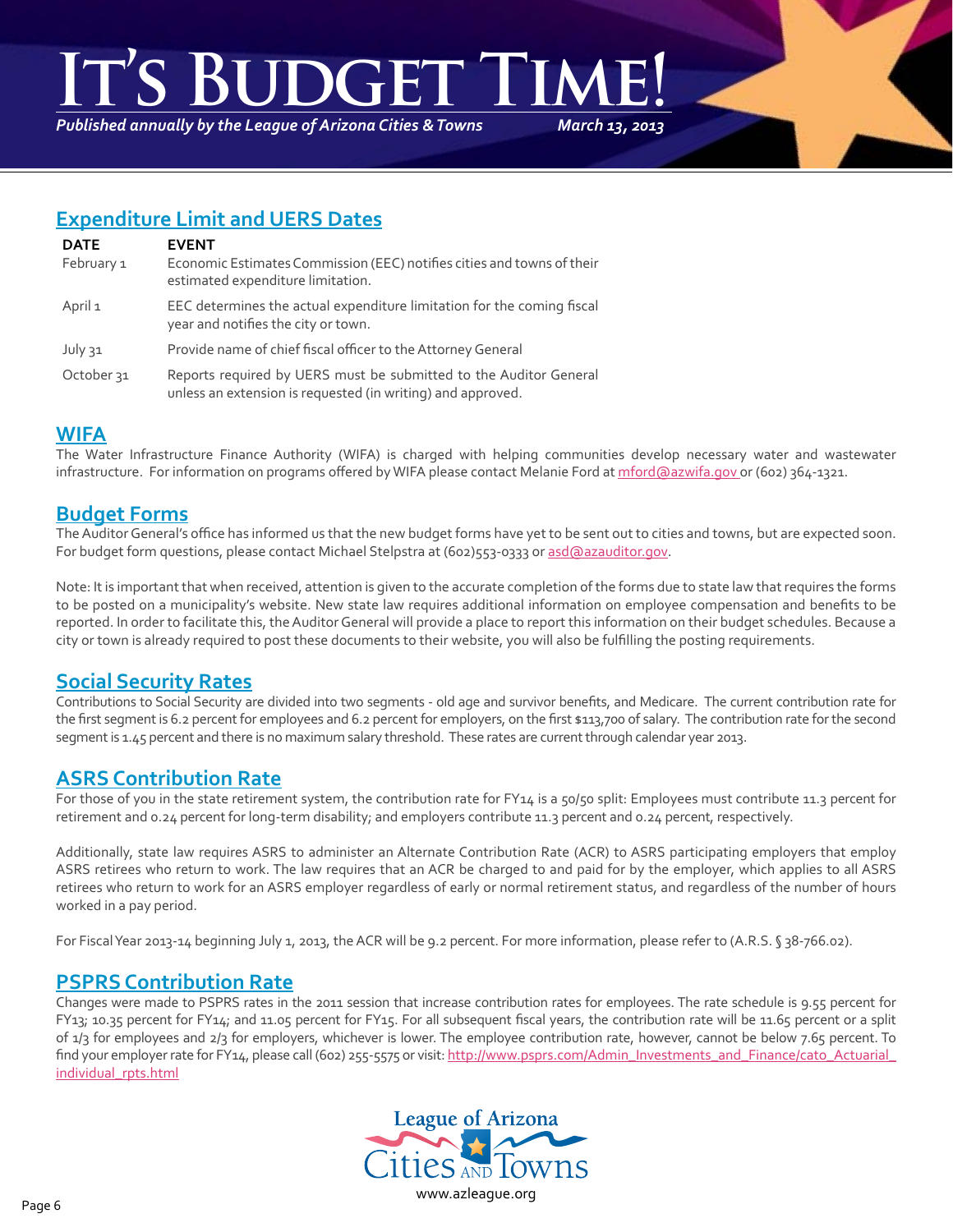# *March 13, 2013* **It's Budget Time!**

*Published annually by the League of Arizona Cities & Towns*

If a retired PSPRS member returns to work in a PSPRS covered position, the employer is required to pay an alternate contribution rate (ACR). The ACR will be determined annually by the actuary and will cover the unfunded liability portion of the total contribution, except that the ACR will have an 8 percent minimum contribution.

# **Consumer Price Index**

In preparing your budget it may be useful to compare previously budgeted items with the ones anticipated for the upcoming fiscal year. To aid you in doing this, listed below is the consumer price index for the United States West area. The index is published by the United States Department of Labor, Bureau of Labor Statistics.

Using the index will allow you to compare budget items from previous years by adjusting for inflation. To convert any amount from a prior year to FY 12-13 dollars simply multiply the amount by the FY 13 factor for that year. For example, to convert a \$10 purchase made in FY 03- 04 into FY 12-13 dollars you would multiply \$10 by the FY 13 factor for FY 03-04, which is 1.23, giving you a cost of \$12.30.

| West Urban Areas Consumer Price Index<br>$(1982 - 84 = 100)$ |                     |                    |  |  |  |
|--------------------------------------------------------------|---------------------|--------------------|--|--|--|
| <b>Fiscal Year</b>                                           | Index for all Items | <b>FY13 Factor</b> |  |  |  |
| <b>FY 03-04</b>                                              | 188.6               | 1.23               |  |  |  |
| FY 04-05                                                     | 193.0               | 1.20               |  |  |  |
| FY 05-06                                                     | 198.9               | 1.17               |  |  |  |
| FY 06-07                                                     | 205.7               | 1.13               |  |  |  |
| FY 07-08                                                     | 212.2               | 1.10               |  |  |  |
| FY 08-09                                                     | 219.6               | 1.06               |  |  |  |
| FY 09-10                                                     | 218.8               | 1.06               |  |  |  |
| FY 10-11                                                     | 221.2               | 1.05               |  |  |  |
| FY 11-12                                                     | 227.5               | 1.02               |  |  |  |
| FY 12-13                                                     | 232.4               | 1.00               |  |  |  |
|                                                              |                     |                    |  |  |  |

I hope the information in this report will be of use to you in the preparation of your budget. If you have any questions or if I can be of assistance, please give me a call.

Tom Belshe, Deputy Director (602) 258-5786 [tbelshe@azleague.org](mailto:tbelshe@azleague.org)